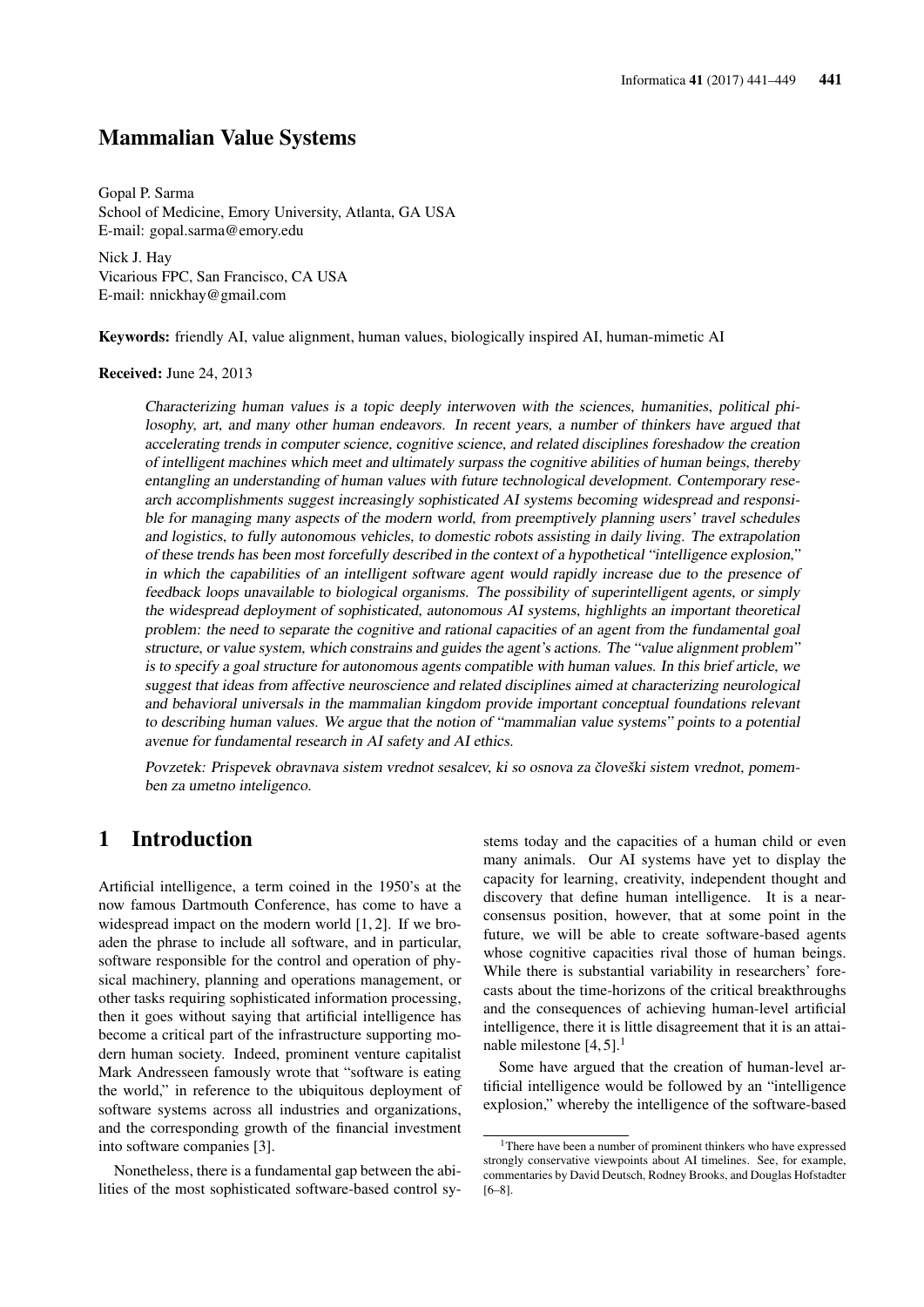system would rapidly increase due to its ability to analyze, model, and improve its cognition by re-writing its codebase, in a feat of self-improvement impossible for biological organisms. The net result would be a "superintelligence," that is, an agent whose fundamental cognitive abilities vastly exceed our own [9–12].

To be more explicit, let us consider a superintelligence to be any agent which can surpass the sum total of human cognitive and emotional abilities. These abilities might include intellectual tasks such as mathematical or scientific research, artistic invention in musical composition or poetry, political philosophy and the crafting of public policy, or social skills and the ability to recognize and respond to human emotions. Many commentators in recent years and decades have predicted that convergent advances in computer science, robotics, and related disciplines will give rise to the development of superintelligent machines during the 21st century [4].

If it is possible to create a superintelligence, then a number of natural questions arise: What would such an agent choose to do? What are the constraints that would guide its actions and to what degree can these actions be shaped by the designers? If a superintelligence can reason about and influence the world to a substantially greater degree than human beings themselves, how can we design a system to be compatible with human values? Is it even possible to formalize the notion of human values? Are human values a monolithic, internally consistent entity, or are there intrinsic conflicts and contradictions between the values of individuals and between the value systems of different cultures? [9, 12–16].

It is our belief that the value alignment problem is of fundamental importance both for its relevance to near-term developments likely to be realized by the computer and robotics industries and for longer- term possibilities of more sophisticated AI systems leading to superintelligence. Furthermore, the broader set of problems posed by the realization of intelligent, autonomous, software-based agents may provide an important unifying framework that brings together disparate areas of inquiry spanning computer science, cognitive science, philosophy of mind, behavioral neuroscience, and anthropology, to name just a few.

In this article, we set aside the question of how, when, and if AI systems will be developed that are of sufficient sophistication to require a solution to the value alignment problem. This is a substantial topic in its own right which has been analyzed elsewhere. We assume the feasibility of these systems as a starting point for further analysis of the goal structures of autonomous agents and propose the notion of "mammalian value systems" as providing a framework for further research.

# 2 Goal structures for autonomous agents

### 2.1 The orthogonality thesis

The starting point for discussing AI goal structures is the observation that the cognitive capacities of an intelligent agent are independent of the goal structure that constrains or guides the agents' actions, what Bostrom calls the "orthogonality thesis:"

We have seen that a superintelligence could have a great ability to shape the future according to its goals. But what will its goals be? What is the relation between intelligence and motivation in an artificial agent? Here we develop two theses. The orthogonality thesis holds (with some caveats) that intelligence and final goals are independent variables: any level of intelligence could be combined with any final goal. The instrumental convergence thesis holds that superintelligent agents having any of a wide range of final goals will nevertheless pursue similar intermediary goals because they have common instrumental reasons to do so. Taken together, these theses help us to think about what a superintelligent agent would do. [9]

The orthogonality thesis allows us to illustrate the importance of autonomous agents being guided by humancompatible goal structures, whether they are truly superintelligent as Bostrom envisions, or even more modestly intelligent but highly sophisticated AI systems likely to be developed in industry in the future. Consider the example of a domestic robot that is able to clean the house, monitor a security system, and prepare meals independently and without human intervention. A robot with a slightly incorrect or inadequately specified goal structure might correctly infer that a household pet has high nutritional value to its owners, but not recognize its social and emotional relationship to the family. We can easily imagine the consequences for companies involved in creating domestic robots if a family dog or cat ends up on the dinner plate [14]. Although such a scenario is unlikely without some amount of warning<sup>2</sup>—we may notice odd or annoying behavior in the robot in other tasks, for example—it highlights an important nuance about value alignment. For example, the exact difference between animals that we value for their emotional role in our lives versus those that many have deemed ethically acceptable for food is far from obvious. Indeed for someone who lives on a farm, the line can be blurred and some creatures may play both roles.

As the intelligent capabilities of an agent grows, the consequences for slight deviations from human values will become greatly magnified. The reason is that such an agent possesses increasing capacity to achieve its goals, however arbitrary those goals might be. It is for this reason that researchers concerned with the value alignment problem have

<sup>&</sup>lt;sup>2</sup>What exactly counts as sufficient warning, and whether the warning is heeded or not, is another matter.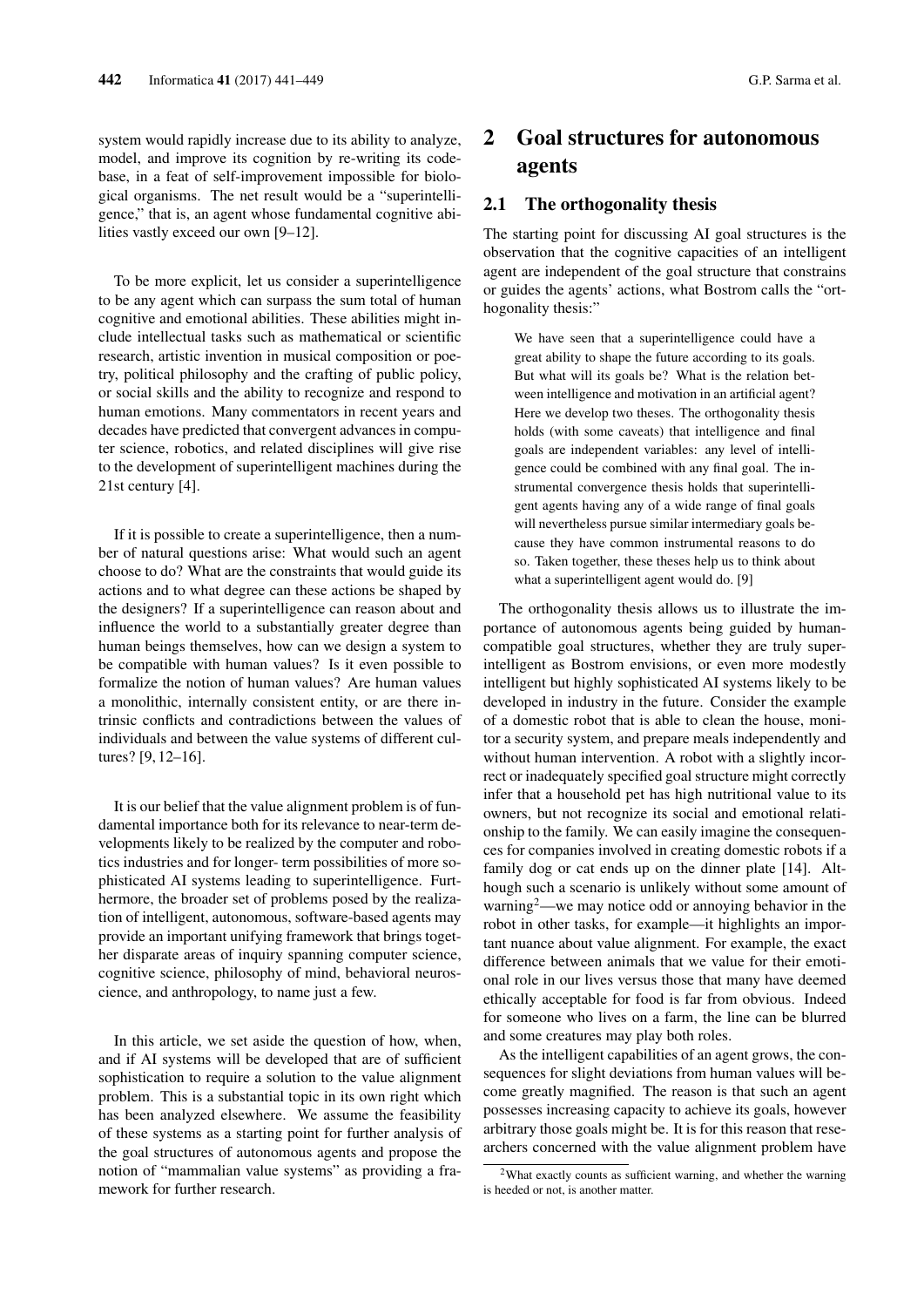distanced themselves from the fictitious and absurd scenarios portrayed in Hollywood thrillers. These movies often depict outright malevolent agents whose explicit aim is to destroy or enslave humanity. What is *implicit* in these stories is a goal structure that has been *explicitly defined* to be in opposition to human values. But as the simple example of the domestic robot illustrates, this is hardly the risk we face with sophisticated AI systems. The true risk is that if we incorrectly or inadequately specify the goals of a sufficiently capable agent, then it will devote its cognitive capacities to a task that is at odds with our values in ways that may be subtle or even bizarre. In the example given above, there was no malevolence or ulterior motive behind the robot making a nutritious meal out of the household pet. Rather, it simply did not recognize—due to the failure of its human designers—that the pet was valued by its owners, not for nutritional reasons, but rather for social and emotional ones [13, 14].

### 2.2 Anthropomorphic bias versus anthropomorphic design

Before proceeding, we mention an important caveat with regards to the orthogonality thesis, namely, that it is not a free orthogonality. The particular goal structure of an agent will almost certainly constrain the necessary cognitive capabilities required for the agent to operate. In other words, the orthogonality thesis does not suggest that one can pair an arbitrary set of algorithms with an arbitrary goal structure. For instance, if we are building an AI system to process a large number of photographs and videos so that families can efficiently find their most memorable moments amidst terabytes of data, we know that the underlying algorithms will be those from computer vision and not computer algebra. The primary takeaway from the orthogonality thesis is that when reasoning about intelligence in the abstract, we should not assume that any particular goal structure is implied. In particular, there is no reason to believe that an arbitrary AI system having the cognitive capacity of humans will necessarily have a goal structure compatible with or in opposition to that of humans. It may very well be completely arbitrary from the perspective of human values.

This observation about the orthogonality thesis brings to light an important point with regards to AI goal structures, namely the difference between *anthropomorphic bias* and *anthropomorphic design*. Anthropomorphic bias refers to the *default assumption* that an arbitrary AI system will behave in a manner possessing commonalities with human beings. In practice, instances of anthropomorphic bias almost always go hand in hand with the assumption of malevolent intentions on behalf of an AI system—recall our previous dismissal of Hollywood thrillers depicting agents intent on destroying or enslaving humanity.

On the other hand, it may very well be the case, perhaps even necessary, that solving the value alignment problem requires us to build a *specific AI system* that possesses important commonalities with the human mind. This latter perspective is what we refer to as *anthropomorphic design.*<sup>3</sup>

### 2.3 Inferring human-compatible value systems

An emerging train of thought among AI safety researchers is that a human-compatible goal structure will have to be inferred by the AI system itself, rather than pre-programmed by the designers. The reason is that human values are rich and complex, and in addition, often contradictory and conflicting. Therefore, if we incorrectly specify what we think to be a safe goal structure, even slight deviations can be magnified and lead to detrimental consequences. On the other hand, if an AI system begins with an uncertain model of human values, and then begins to learn our values by observing our behavior, then we can substantially reduce the risks of a misspecified goal structure. Furthermore, just as we are more likely to trust mathematical calculations performed by a computer than by humans, if we build an AI system that we know to have greater capacity than ourselves at performing those cognitive operations required to infer the values of other agents by observing their behavior, then we gain the additional benefit of knowing that these operations will be performed with greater certainty and accuracy than were they to be pre-programmed by human AI researchers.

There is context in contemporary research for this kind of indirect inference, such as Inverse Reinforcement Learning (IRL) [17, 18] or Bayesian Inverse Planning (BIP) [19]. In these approaches, an agent learns the values, or utility function, of another agent, whether it is a human, an animal, or software system, by observing its behavior. While these ideas are in their nascent stages, practical techniques have already been developed for designing AI systems [20–23].

Russell summarizes the notion of indirect inference of human values by stating three principles that should guide the development of AI systems [14]:

- 1. The machine's purpose must be to maximize the realization of human values. In particular, it has no purpose of its own and no innate desire to protect itself.
- 2. The machine must be initially uncertain about what those human values are. The machine may learn more about human values as it goes along, but it may never achieve complete certainty.
- 3. The machine must be able to learn about human values by observing the choices that we humans make.

There are almost certainly many conceptual and practical obstacles that lie ahead in designing a system that infers

<sup>&</sup>lt;sup>3</sup>Anthropomorphic design refers to a more narrow class of systems than the term "human-compatible AI," which has recently come into use. See, for example, The Berkeley Center for Human-Compatible AI (http://www.humancompatible.ai).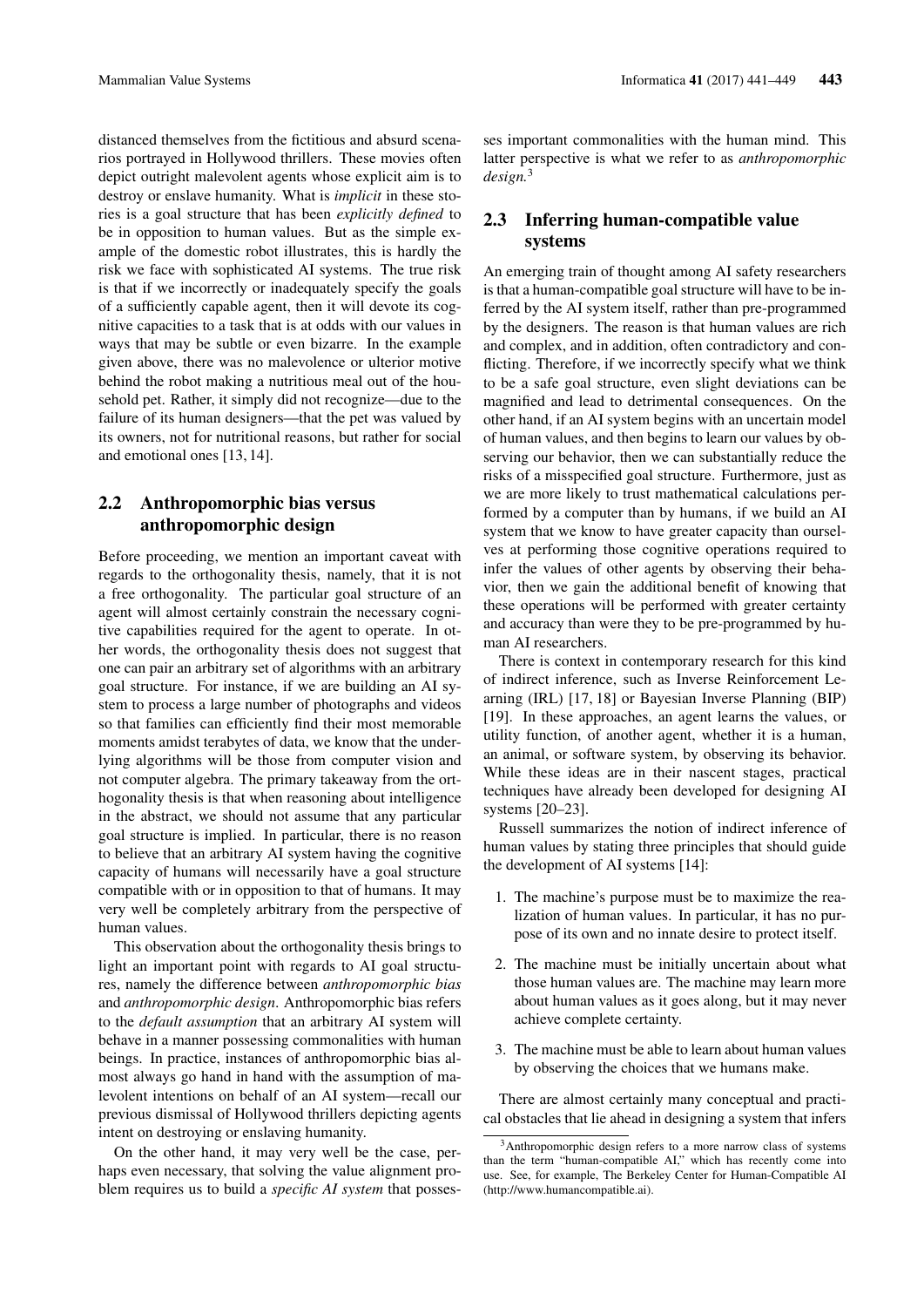the values of human beings from observing our behavior. In particular, human desires can often be masked by many layers of conflicting emotions, they can often be inconsistent, and the desires of one individual may outright contradict the desires of another. In the context of a superintelligent agent capable of exerting substantial influence on the world (as opposed to a domestic robot), it is natural to ask about variations in the value systems of different cultures. It is often assumed that many human conflicts on a global scale stem from conflicts in the underlying value systems of the respective cultures or nation states. Is it even possible, therefore, for an AI system, no matter how intelligent, to arrive at a consensus goal structure that respects the desires of all people and cultures?

We make two observations in response to this important set of questions. The first is that when we say that cultures have conflicting values, implicit in this statement are our own limited cognitive capacities and ability to model the behavior and mental states of other individuals and groups. An AI system with capabilities vastly greater than ourselves may quickly perceive fundamental commonalities and avenues for conflict resolution that we are unable to envision.

To motivate this scenario, we give a highly simplified example from negotiation theory. A method known as "principled negotiation" distinguishes between *values* and *positions* [24]. As an example, if two friends are deciding on a restaurant for dinner, and one wants Indian food and the other Italian, it may be that the first person simply likes spicy food and the second person wants noodles. These preferences are the *values*, spicy food and noodles, that the corresponding *positions*, Indian and Italian, instantiate. In this school of thought, when two parties are attempting to resolve a conflict, they should negotiate from values, rather than positions. That is, if we have some desire that is in conflict with another, we should ask ourselves—whether in the context of a business negotiation, family dispute, or major international conflict—what the underlying value is that the desire reflects. By understanding the underlying values, we may see that there is a mutually satisfactory set of outcomes satisfying all parties that we failed to see initially. In this particular instance, if the friends are able to state their true underlying preferences, they may recognize that Thai cuisine will satisfy both parties. We mention this example from negotiation theory to raise the possibility that what we perceive to be fundamentally conflicting values in human society might actually be conflicting positions arising from distinct, but reconcilable values when viewed from the perspective of a higher level of intelligence.

The second observation is that what we colloquially refer to as the values of a particular culture, or even collective human values, reflect not only innate features of the human mind, but also the development of human society. In other words, to understand the underlying value system that guides human behavior, which would ultimately need to be modeled and inferred by an AI system, it may be helpful to disentangle those aspects of modern cultural values which were latent, but not explicitly evident during earlier periods of human history.

Although an agent utilizing Inverse Reinforcement Learning or Bayesian Inverse Planning will learn and refine its model of human values by observing our behavior, it must begin with some very rough or approximate initial assumptions about the nature of the values it is trying to learn. By starting from a more accurate initial goal structure, an agent might learn from fewer examples, thus minimizing the likelihood of real-world actions having adverse affects. In the remainder of this article, we argue that the neurological substrate common to mammals and their corresponding behaviors may provide a framework for characterizing the structure of the initially uncertain value system of an autonomous, intelligent agent.

#### 2.4 Mammalian value systems

*Our core thesis is the following:* What we call human values can be informally decomposed into *1) mammalian values, 2) human cognition, and 3) several millennia of human social and cultural evolution*. This decomposition suggests that contemporary research broadly spanning the study of animal behavior, biological anthropology, and comparative neuroanatomy may be relevant to the value alignment problem, and in particular, in characterizing the initially uncertain goal structure which is refined through observation by an AI system. Additionally, in analyzing the subsequent behavioral trajectories of intelligent, autonomous agents, we can decompose the resulting dynamics as being guided by mammalian values merged with AI cognition. Aspects of contemporary human values which are the result of incidental historical processes—the third component of our decomposition above—might naturally arise in the course of the evolution of the AI system (though not necessarily), even though they were not directly programmed into the agent.<sup>4</sup> There are many factors that might influence the extent to which this third component of human values continues to be represented in the AI system. Examples might include whether or not these values remain meaningful in a world where other problems had been solved and the extent to which certain cultural values which were perceived to be in conflict with others could be resolved with a more fundamental understanding stemming from the combination of mammalian values and AI cognition.<sup>5</sup>

<sup>&</sup>lt;sup>4</sup>Many human values communicated to children during the course of maturation and development are the result of incidental historical processes. As an example, consider the rich set of cultural norms and social rituals surrounding food preparation. One does not need to have lived the entire history of a given culture to learn these norms. The same may be true of an AI system.

<sup>&</sup>lt;sup>5</sup>Ethical norms can often vary depending on resource constraints which may also be the result of incidental historical processes. The norms of behavior may be different in a war zone where individuals are fighting for survival than in an affluent society during peacetime. If a family struggling to survive in a war torn country is able to escape and move to a more stable region, these same behaviors may no longer be necessary. In a similar vein, imagine an AI system that has significantly impacted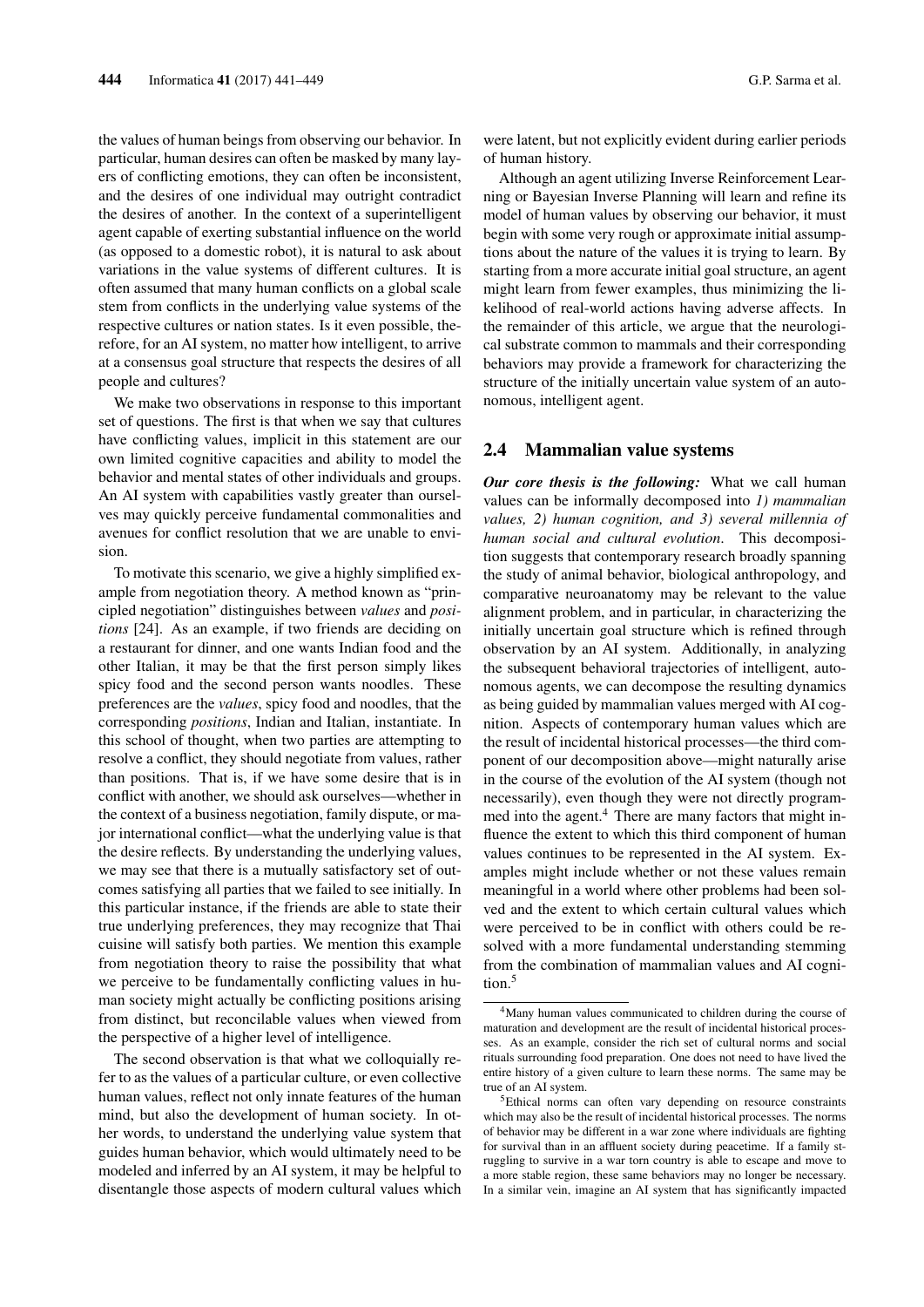We want to emphasize that our claim is not that mammalian values are synonymous with human values. Rather, our thesis is that there are many aspects of human values which are the result of historical processes driven by human cognition. Consequently, many structural aspects of human experience and human society which we colloquially refer to as "values" are derived entities, rather than features of the initial AI goal structure. As a thought experiment, consider a scenario whereby the fully digitized corpus of human literature, cinema, and ongoing global developments communicated via the Internet are analyzed and modeled by an AI system constructed around a core mammalian goal structure. In the conceptual framework that we propose, this initially mammalian structure would gradually come to reflect the more nuanced aspects of human society as the AI refines its model of human values via analysis and hypothesis generation. We also mention that as our aim in this article is to focus on the structure of the initial AI motivational system and not other aspects of AI more broadly, we set aside the possible role human interaction and feedback may play in the subsequent development of the AI system's cognition and instrumental values.

### 2.4.1 Neural correlates of values: behavioral and neurological foundations

Our thesis about mammalian values is predicated on two converging lines of evidence, one primarily behavioral and the other primarily neuroscientific. Behaviorally, it is not difficult to characterize intuitively what human values are when viewed from the perspective of the mammalian kingdom. Like many other animals, humans are social creatures and many, if not most, of our fundamental drives originate from our relationships with others. Attachment, loss, anger, territoriality, playfulness, joy, anxiety, and love are all deeply rooted emotions that guide our behavior and which have been foundational elements in the emergence of human cognition, culture, and the structure of society<sup>6</sup> [25–36].

The scientific study of behavior is largely the domain of the disciplines of ethology and behaviorism. As we are primarily concerned with emotions, we will focus on behavioral insights and taxonomies originating from the subcommunity of affective neuroscience, which also aims to correlate these behaviors with underlying neural architecture. More formally, Panksepp and Biven categorize the informal list given above into seven motivational and emotional systems that are common to mammals: seeking, rage, fear, lust, care, panic/grief, and play [37]. We now give brief summaries of each of these systems:

1. SEEKING: This is the system that primarily mediates

exploratory behavior and also enables the other systems. The seeking system can give rise to both positive and negative emotions. For instance, a mother who needs to feed her offspring will go in search of food, and the resulting maternal / child bonding (via the CARE system; see below) creates positive emotional reinforcement. On the other hand, physical threats can generate negative emotions and prompt an animal to seek shelter and safety. The behaviors corresponding to SEEKING have been broadly associated with the dopaminergic systems of the brain, specifically regions interconnected with the ventral tegmental area and nucleus accumbens.

- 2. RAGE: The behaviors corresponding to rage are targeted and more narrowly focused than those governed by the seeking system. Rage compels animals towards specific threats and is generally accompanied by negative emotions. However, it should be noted that in an adversarial scenario where rage can lead to victory, it can also be accompanied by the positive emotions of triumph or glory. The RAGE system involves medial regions of the amygdala, medial regions of the hypothalamus, and the periaqueductal gray.
- 3. FEAR: The two systems described thus far are directly linked to externally directed, action-oriented behavior. In contrast, fear describes a system which places an animal in a negative affective state, one which it would prefer not to be in. In the early stages, fear tends to correspond to stationary states, after which it can transition to seeking or rage, and ultimately, attempts to flee from the offending stimulus. However, these are secondary effects, and the primary physical state of fear is typically considered to be an immobile one. The FEAR system involves central regions of the amygdala, anterior and medial regions of the hypothalamus, and dorsal regions of the periaqueductal gray.
- 4. LUST: Lust describes the system leading to behaviors of courtship and reproduction. Like fear, it will tend to trigger the seeking system, but can also lead to negative affective states if satisfaction is not achieved. The LUST system involves anterior and ventromedial regions of the hypothalamus.
- 5. CARE: Care refers to acts of tenderness directed towards loved ones, and in particular, an animal's offspring. As we described in the context of seeking, the feelings associated with caring and nurturing can be profoundly positive and play a crucial component in the social behavior of mammals. CARE is associated with the ventromedial hypothalamus and the oxytocin system.
- 6. PANIC / GRIEF: Activation of the panic / grief system corresponds to profound psychological pain, and is generally not associated with external physical causes. In young animals, this system is typically acti-

global affairs by solving major problems in food or energy production or by discovering novel insights into diplomatic strategy. Such an agent may find that previously necessary behaviors that have a rich human history are no longer needed.

<sup>&</sup>lt;sup>6</sup>While we have mentioned several active areas of research, there are certainly others that we are simply not aware of. We apologize in advance to those scholars whose work we have not cited here.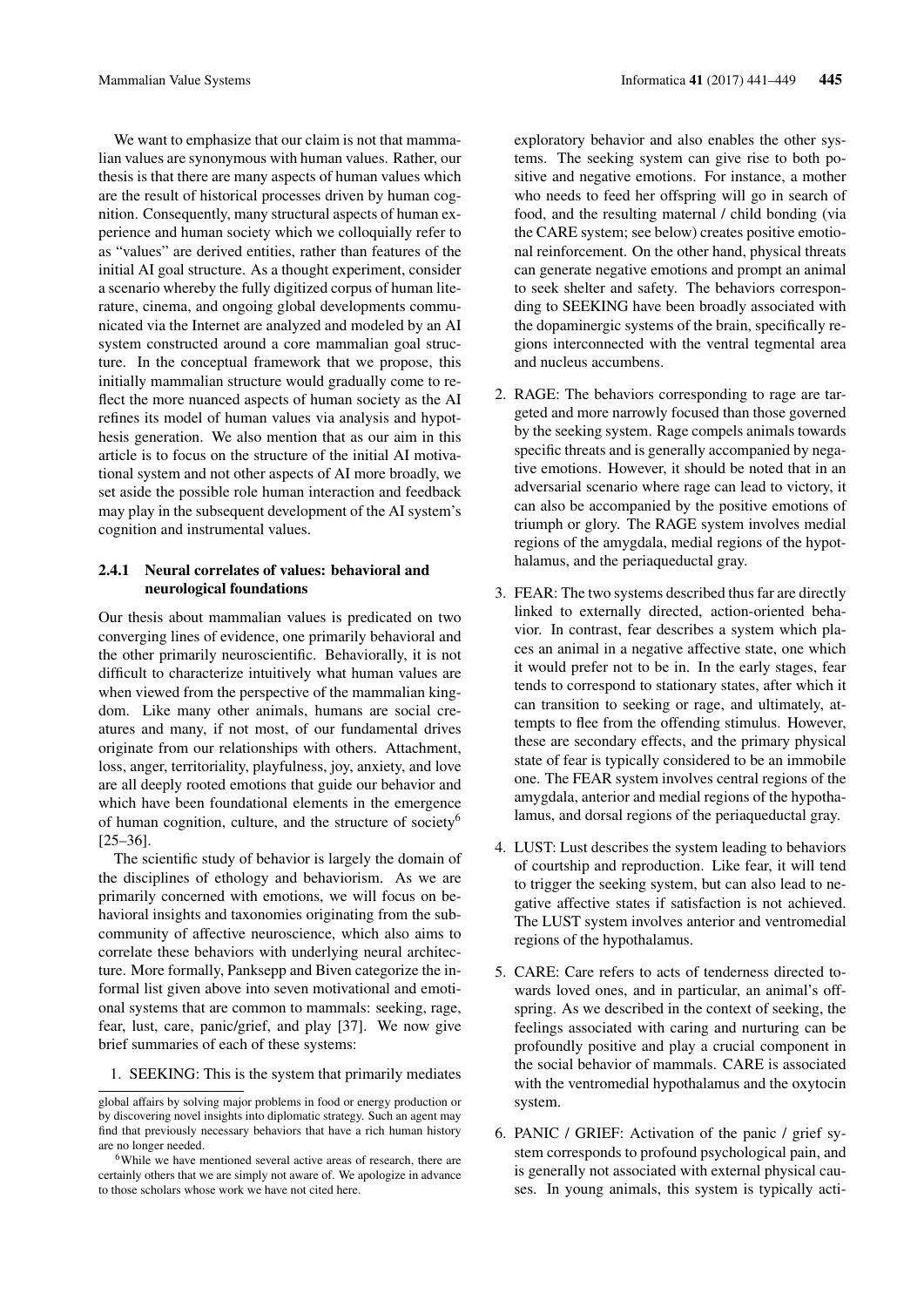vated by separation from caregivers, and is the underlying network behind "separation anxiety." Like care, the panic / grief system is a fundamental component of mammalian social behavior. It is the negative affective system which drives animals towards relationships with other animals, thereby stimulating the care system, generating feelings of love and affection, and giving rise to social bonding. This system is associated with the periaqueductal gray, ventral septal area, and anterior cingulate.

7. PLAY: The play system corresponds to lighthearted behavior in younger animals and is a key component of social bonding, friendship, as well as the learning of survival-oriented skills. Although play can superficially resemble aggression, there are fundamental differences between play and adult aggression. At an emotional level, it goes without saying that play corresponds to positive affective states, and unlike aggressive behavior, is typically part of a larger, orchestrated sequence of events. In play, for example, animals often alternate between assuming dominant and submissive roles. The PLAY system is currently less neuroanatomically localized, but involves midline thalamic regions.

As we stated earlier, our thesis about mammalian values originates from two convergent lines of evidence, one behavioral and the other neuroscientific. What we refer to as the "neural correlates of values," or NCV, are the common mammalian neural structures which underlie the motivational and emotional systems summarized above. To the extent that human values are intertwined with our emotions, these architectural commonalities suggest that the shared mammalian neurological substrate is of importance to understanding human value alignment in sophisticated learning systems. Panksepp and Biven write,

To the best of our knowledge, the basic biological values of all mammalian brains were built upon the same basic plan, laid out in . . . affective circuits that are concentrated in subcortical regions, far below the neocortical "thinking cap" that is so highly developed in humans. Mental life would be impossible without this foundation. There, among the ancestral brain networks that we share with other mammals, a few ounces of brain tissue constitute the bedrock of our emotional lives, generating the many primal ways in which we can feel emotionally good or bad within ourselves. As we mature and learn about ourselves, and the world in which we live, these systems provide a solid foundation for further mental developments [37].

Latent in this excerpt is the decomposition that we have suggested earlier. The separation of the mammalian brain into subcortical and neocortical regions, roughly corresponding to emotions and cognition respectively, implies that we can attempt to reason by analogy what the architecture of an AI system would look like with a humancompatible value system. In particular, the initially uncertain goal structure that the AI system refines via observation may be much simpler than we might imagine by reflecting on the complexities of human society and individual desires. As we have illustrated using our simple example from negotiation theory, our intuitive understanding of human values, and the conflicts that we regularly witness between individuals and groups, may in fact represent conflicting positions stemming from a shared fundamental value system, a value system that originates from the subcortical regions of the brain, and which other mammals share with us.<sup>7</sup>

Referring once again to the work of Panksepp,

In short, many of the ancient, evolutionarily derived brain systems all mammals share still serve as the foundations for the deeply experienced affective proclivities of the human mind. Such ancient brain functions evolved long before the emergence of the human neocortex with its vast cognitive skills. Among living species, there is certainly more evolutionary divergence in higher cortical abilities than in subcortical ones [39].

The emphasis on the diversity in higher cortical abilities is of particular relevance to the decomposition that we have proposed. We might ask what the full spectrum of higher cortical abilities are that could be built on top of the common mammalian substrate provided by the evolutionarily older parts of the brain. We need not confine ourselves to those manifestations of higher cognition that we see in nature, or that would even be hypothetical consequences of continued evolution by natural selection. Indeed, one restatement of our core thesis is to consider—in the abstract or as a thought experiment—the consequences of extending

 $7$ There is a contemporary and light-hearted social phenomenon which provides an evocative illustration of the universality of mammalian emotions, namely, the volume of animal videos posted to YouTube. From ordinary citizens with pets, to clips from nature documentaries, animal videos are regularly watched by millions of viewers worldwide. Individual videos and compilations of "animal odd couples," "unlikely animal friends," "dogs and babies," and "animal friendship between different species" are commonly searched enough to be auto-completed by YouTube's search capabilities. It is hardly surprising that these charming and heartwarming videos are so compelling to viewers of all age groups, genders, and ethnic backgrounds. Our relationships with other animals, whether home owners and their pets, or scientists and the wild animals that they study, tell us something deeply fundamental about ourselves [38]. The strong emotional bonds that humans form with other animals, in particular, with our direct relatives in the mammalian kingdom, and the draw to simply watching this social behavior in other mammals, is a vivid illustration of the fundamental role that emotions play in our inner life and in guiding our behavior.

In the future, the potential to apply inverse reinforcement learning (or related techniques) to large datasets of videos, including short clips from YouTube, movies, TV shows, documentaries, etc. opens up an interesting avenue to evaluate and further refine the hypothesis presented here. For instance, when such technology becomes available, we might imagine comparing the inferred goal structures when restricted to videos of human behavior versus those restricted to mammalian behavior. There are many other variations along these lines, for instance, restricting to videos of non-mammalian behavior, mammals as well as humans, different cultures, etc.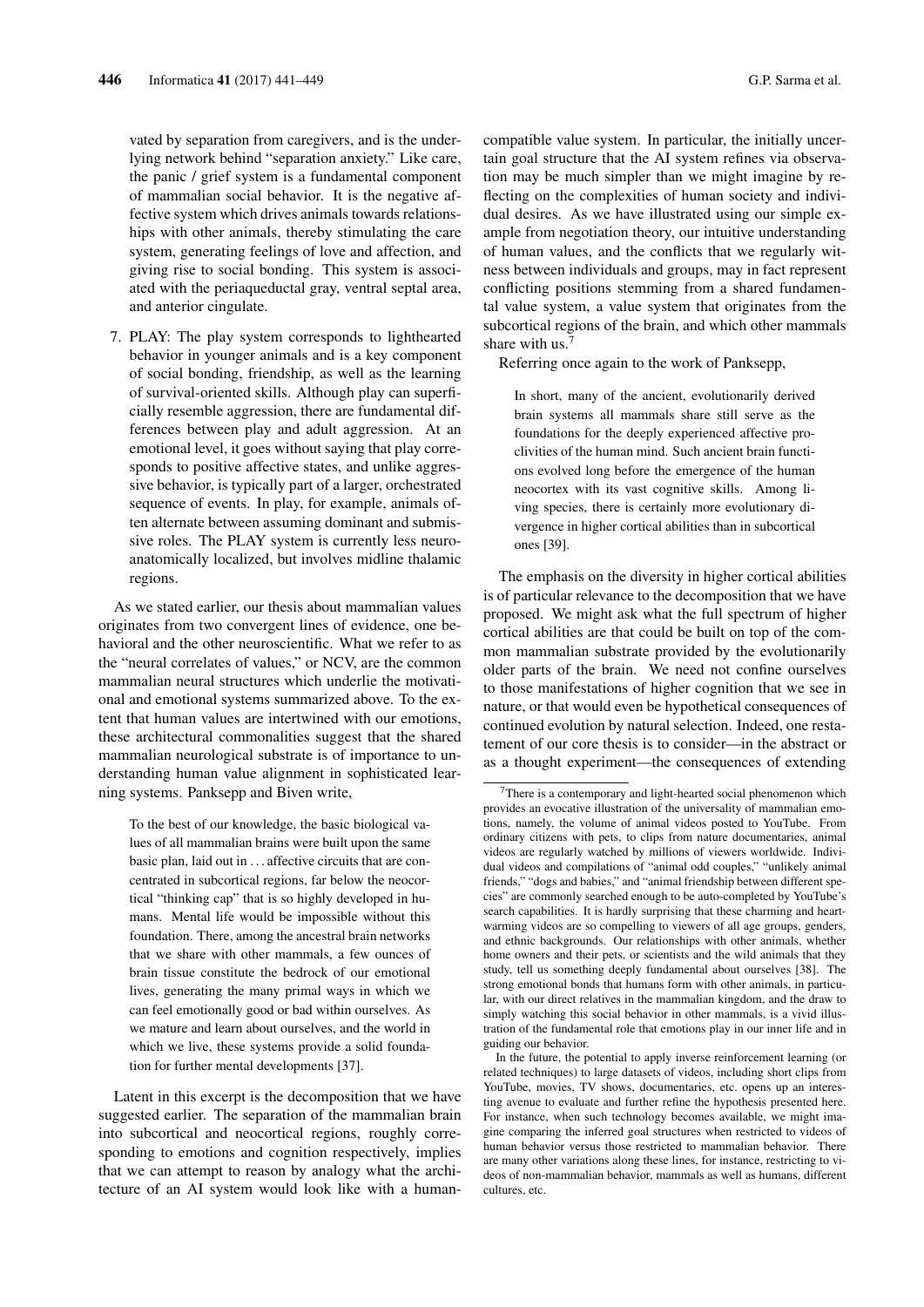the diversity of brain architectures to include higher cortical abilities arising not from natural selection, but rather the *de novo* architectures of artificial intelligence.

### 2.5 Relationship to moral philosophy

It is hardly a surprise that a vibrant area of research within AI safety is the relationship of contemporary and historical theories of moral philosophy to the problem of value alignment. Indeed, researchers have specifically argued for the relevance of moral philosophy in the context of the inverse reinforcement learning paradigm (IRL) that is the starting point for analysis in this article [40].

Is the framework we propose in opposition to those that are oriented towards moral philosophy? On the one hand, our perspective is that the field of AI safety is simply too young to make such judgments. At our present level of understanding, we believe each of these agendas form solid foundations for further research and there seems little reason to pursue one to the exclusion of the other. On the other hand, we would also argue that this distinction is a false dichotomy. Indeed, there are active areas of research in the ethics community aimed at understanding the neurological and cognitive underpinning of human moral reasoning [41, 42]. Therefore, it is quite possible that a hybrid approach to value alignment emerges, bridging the "value primitives" perspective we advocate here with research from moral philosophy.<sup>8</sup>

### 3 Discussion

The possibility of autonomous, software-based agents, whether self-driving cars, domestic robots, or the longerterm possibilities of superintelligence, highlights an important theoretical problem—the need to separate the intelligent capabilities of such a system from the fundamental values which guide the agents' actions. For such an agent to exist in a human world and to act in a manner compatible with human values, these values would need to be explicitly modeled and formalized. An emerging train of thought in AI safety research is that this modeling process would need to be conducted by the AI system itself, rather than by the system's designers. In other words, the agent would start off with an initially uncertain goal structure and infer human values over time by observing our behavior.

The question that motivates this article is to ask the following: what can we say about the broad features of the initial goal structure that the agent then refines through observation and hypothesis generation? The perspective we advocate is to view human values within the context of the broader mammalian kingdom, thereby providing implicit priors on the latent structure of the values we aim to infer. The shared neurological structures underlying mammalian emotions and their corresponding social behaviors provide a starting point for formalizing an initial value system for autonomous, software-based agents. There are several practical implications of having a more detailed understanding of the structure of human values. By having more detailed prior information, it may be possible to learn from fewer examples. For an agent that is actively making decisions and having an impact on the world, learning an ethical framework more efficiently can minimize potential catastrophes. Furthermore, an informative prior may make approaches to AI safety which are otherwise computationally intractable into practical options.

From this vantage point, we argue that what we colloquially refer to as human values can be informally decomposed into *1) mammalian values, 2) human cognition, and 3) several millennia of human social and cultural evolution*. In the context of a *de novo* artificially intelligent agent, we can characterize desirable, human-compatible behavior as being described by mammalian values merged with AI cognition. It goes without saying that we have left out a considerable amount of detail in this description. The specifics of Inverse Reinforcement Learning, the many neuroscientific nuances underlying the comparative neuroanatomy, physiology, and function of the mammalian brain, as well as the controversies and competing theories in the respective disciplines are all substantial topics on their own right.

Our omission of these issues is not out of lack of recognition or belief that they are unimportant. Rather, our aim in this article has been to present a high-level overview of a richly interdisciplinary set of questions whose broad outlines have only recently begun to take shape. We will tackle these issues and others in a subsequent series of manuscripts and invite interested researchers to join us. Our fundamental motivation in proposing this framework is to bring together scholars from diverse communities that may not be aware of each other's research and their potential for synergy. We believe that there is a wealth of existing research which can be fruitfully re-examined and re-conceptualized from the perspective of artificial intelligence and the value alignment problem. We hope that additional interaction between these communities will help to

<sup>8</sup> In a recent article, Baum has argued that the normative basis for "social choice" and "bottom-up" approaches to AI ethics must overcome strong obstacles that have been insufficiently explored by the AI safety community [43]. Although the approach we describe here decomposes values into more fundamental components, it is not *a priori* in opposition to top-down ethics. In an extreme case, one could certainly imagine employing a purely predetermined approach to ethics within the context of mammalian values in which no value learning takes place. However, as we stated above, we suspect that an intermediate ground will be found when the issues are more thoroughly examined, and for that reason, we are reluctant to endorse either a bottom-up or a top-down approach too strongly. Given the intellectual youth of the field of AI safety, we see little reason to give strong preference to one set of approaches over the other. Moreover, an important observation that Baum makes in framing his argument is that considerable work relevant to AI ethics already exists in the social choice literature, and yet none of this work has been discussed in any detail by the AI safety community. In our minds, this is a more fundamental point, namely, that there is substantial scholarship in many areas of academic research relevant to AI safety. For this reason, we believe that where there is controversy, the first step should be to ensure that the best possible representations of given viewpoints have been made visible and adequately discussed before endorsing particular courses of action.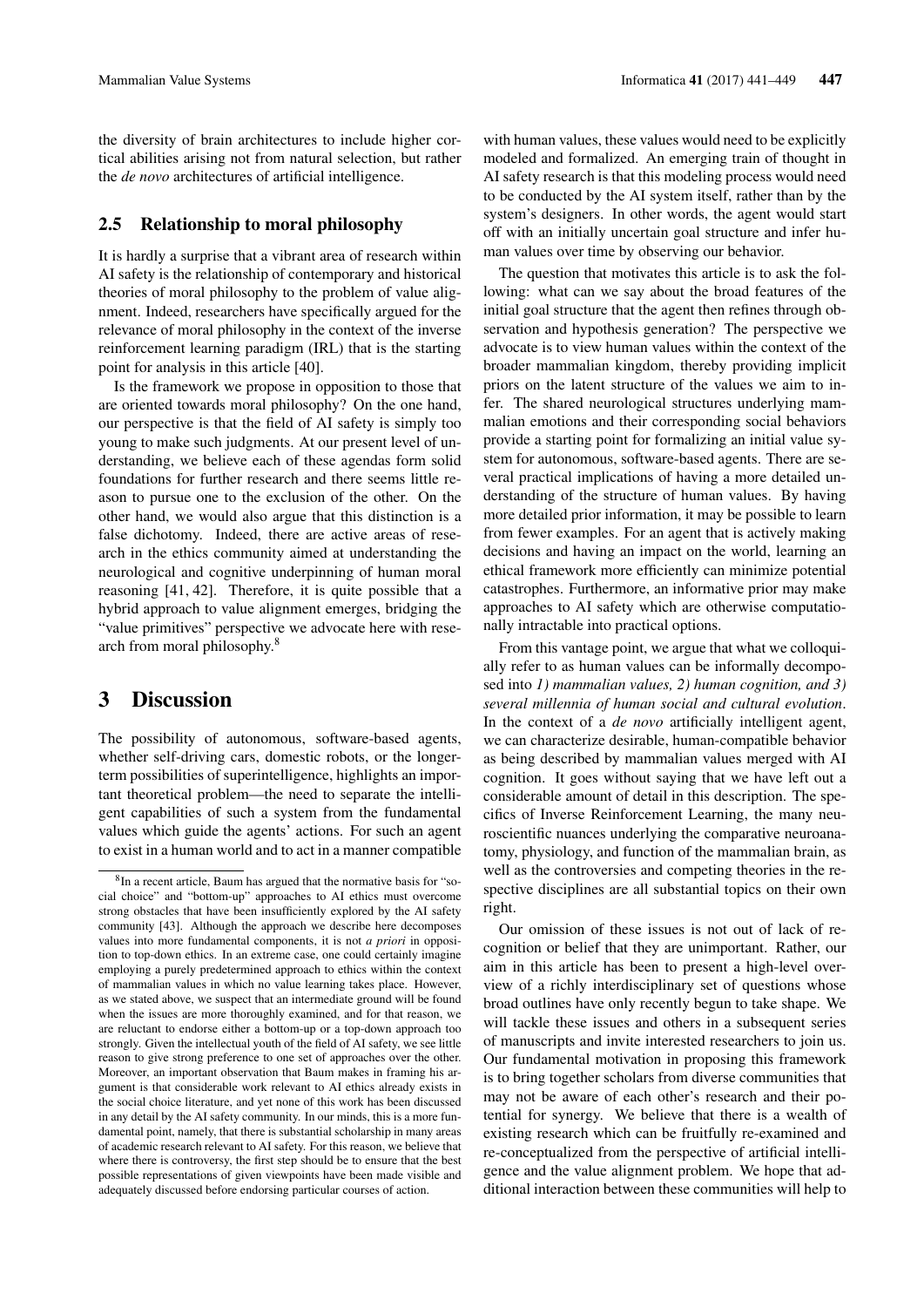refine and more precisely define research problems relevant to designing safe AI goal structures.

#### Acknowledgements

We would like to thank Adam Safron, Owain Evans, Daniel Dewey, Miles Brundage, and several anonymous reviewers for insightful discussions and feedback on the manuscript. We would also like to thank the guest editors of *Informatica*, Ryan Carey, Matthijs Maas, Nell Watson, and Roman Yampolskiy, for organizing this special issue.

## References

- [1] S. J. Russell and P. Norvig, *Artificial Intelligence: A Modern Approach*. Upper Saddle River, NJ, USA: Prentice Hall Press, 3rd ed., 2009.
- [2] N. J. Nilsson, *The Quest for Artificial Intelligence*. Cambridge University Press, 2009.
- [3] M. Andreessen, "Why Software Is Eating The World," *Wall Street Journal*, vol. 20, 2011.
- [4] V. C. Müller and N. Bostrom, "Future Progress in Artificial Intelligence: A survey of expert opinion," in *Fundamental issues of artificial intelligence*, pp. 553– 570, Springer, 2016.
- [5] K. Grace, J. Salvatier, A. Dafoe, B. Zhang, and O. Evans, "When Will AI Exceed Human Performance? Evidence from AI Experts," *ArXiv e-prints*, May 2017.
- [6] R. Brooks, "The Seven Deadly Sins of AI Predictions," *MIT Technology Review*, vol. 10, no. 6, 2017.
- [7] D. Deutsch, "How close are we to creating artificial intelligence?," *AEON Magazine*, vol. 10, no. 3, 2012.
- [8] J. Somers, "The Man Who Would Teach Machines to Think," *The Atlantic*, vol. 11, 2013.
- [9] N. Bostrom, *Superintelligence: Paths, Dangers, Strategies*. OUP Oxford, 2014.
- [10] M. Shanahan, *The Technological Singularity*. MIT Press, 2015.
- [11] I. J. Good, "Speculations Concerning the First Ultraintelligent Machine," *Advances In Computers*, vol. 6, no. 99, pp. 31–83, 1965.
- [12] D. Chalmers, "The Singularity: A Philosophical Analysis," *Journal of Consciousness Studies*, vol. 17, no. 9-10, pp. 7–65, 2010.
- [13] E. Yudkowsky, "Artificial Intelligence as a Positive and Negative Factor in Global Risk," in *Global Catastrophic Risks* (Nick Bostrom and Milan Cirkovic, ed.), p. 303, Oxford University Press Oxford, UK, 2008.
- [14] S. Russell, "Should We Fear Supersmart Robots?," *Scientific American*, vol. 314, no. 6, pp. 58–59, 2016.
- [15] S. Omohundro, "Autonomous technology and the greater human good," *Journal of Experimental & Theoretical Artificial Intelligence*, vol. 26, no. 3, pp. 303– 315, 2014.
- [16] S. M. Omohundro, "The Basic AI Drives," in *AGI*, vol. 171, pp. 483–492, 2008.
- [17] A. Y. Ng and S. J. Russell, "Algorithms For Inverse Reinforcement Learning," in *International Conference on Machine Learning*, pp. 663–670, 2000.
- [18] D. Hadfield-Menell, A. Dragan, P. Abbeel, and S. Russell, "Cooperative inverse reinforcement learning," 2016.
- [19] C. L. Baker, R. R. Saxe, and J. B. Tenenbaum, "Bayesian Theory of Mind: Modeling Joint Belief-Desire Attribution," in *Proceedings of the Thirty-Second Annual Conference of the Cognitive Science Society*, pp. 2469–2474, 2011.
- [20] O. Evans, A. Stuhlmüller, and N. D. Goodman, "Learning the Preferences of Ignorant, Inconsistent Agents," *arXiv:1512.05832*, 2015.
- [21] O. Evans and N. D. Goodman, "Learning the Preferences of Bounded Agents," in *NIPS Workshop on Bounded Optimality*, 2015.
- [22] M. O. Riedl and B. Harrison, "Using Stories to Teach Human Values to Artificial Agents," in *Proceedings of the 2nd International Workshop on AI, Ethics and Society, Phoenix, Arizona*, 2016.
- [23] M. O. Riedl, "Computational Narrative Intelligence: A Human-Centered Goal for Artificial Intelligence," *arXiv preprint arXiv:1602.06484*, 2016.
- [24] R. Fisher and W. Ury, *Getting to Yes*. Simon & Schuster Sound Ideas, 1987.
- [25] I. Horswill, "Men Are Dogs (and Women Too)," in *AAAI Fall Symposium: Naturally-Inspired Artificial Intelligence*, pp. 67–71, 2008.
- [26] L. W. Swanson, "Cerebral Hemisphere Regulation of Motivated Behavior," *Brain Research*, vol. 886, no. 1, pp. 113–164, 2000.
- [27] L. W. Swanson, *Brain Architecture: Understanding the Basic Plan*. Oxford University Press, 2012.
- [28] J. H. Barkow, L. Cosmides, and J. Tooby, *The Adapted Mind: Evolutionary Psychology and the Generation of Culture*. Oxford University Press, 1995.
- [29] S. Dehaene and L. Cohen, "Cultural Recycling of Cortical Maps," *Neuron*, vol. 56, no. 2, pp. 384–398, 2007.